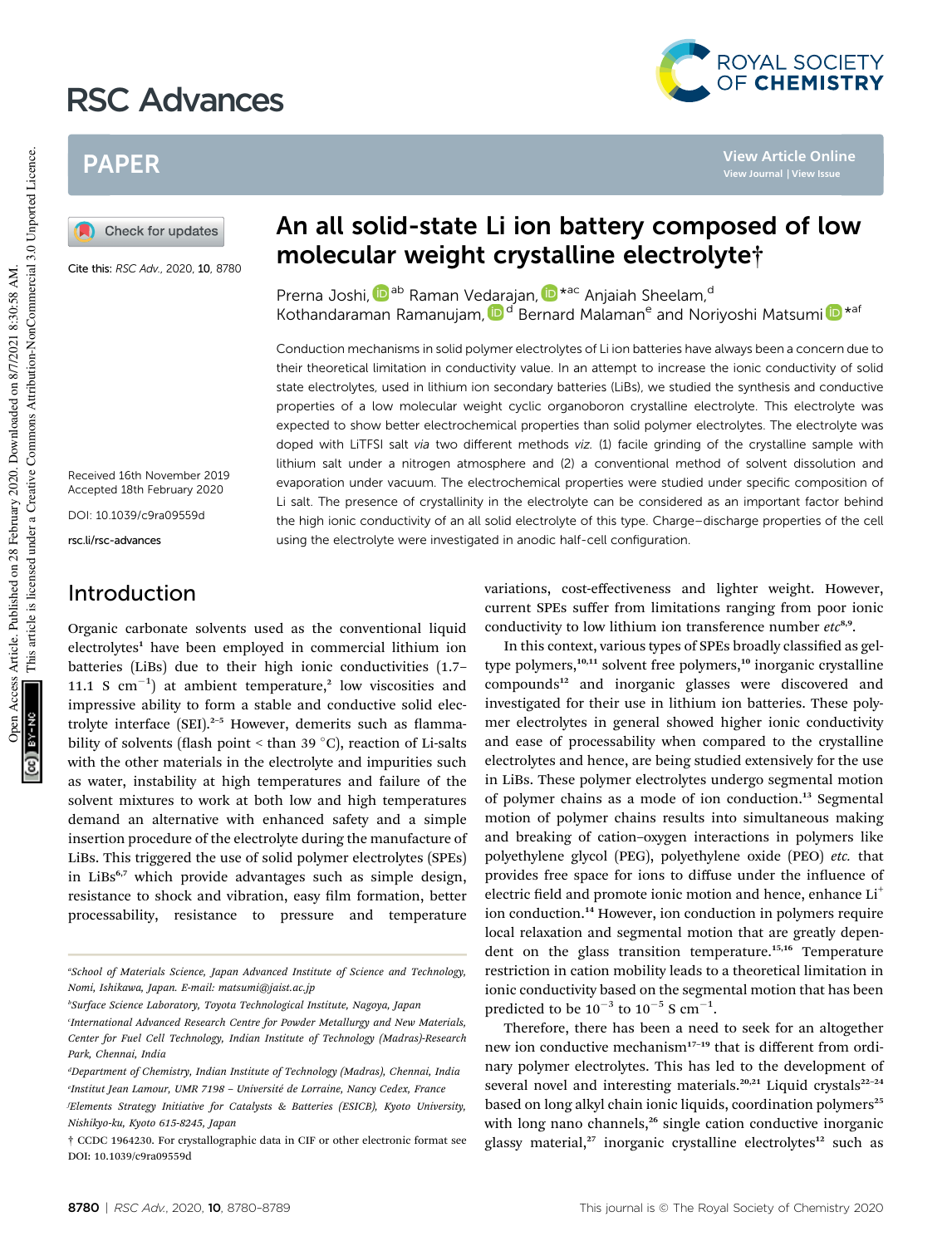lithium ion super conductors, anion doped  $\pi$ -conjugated systems<sup>28</sup> without any radical carrier species and lithium alkoxide<sup>29,30</sup> based metal organic frameworks (MOFs)<sup>31-34</sup> are some of the novel materials which have exhibited enhanced ionic conductivity at ambient temperatures. All these examples with different ion conduction mechanism inspired us to design a non-polymeric electrolyte with an alternate ion conduction mechanism.<sup>35</sup> The electrolyte aimed to design here is a low molecular weight crystalline organoboron electrolyte.

Research on incorporation of boron in electrolytes started in 1995 by Barthel *et al.*, <sup>36</sup> with the design of a new lithium salt containing boron chelate complexes of aromatic, aliphatic diols or carboxylic acids as anions. Since then, several works on boron based complexes were reported such as boric esters of glycol (BEG solvents), $37$  polymer networks with boroxine rings,<sup>38-41</sup> phenylboronic polymer electrolyte,<sup>42</sup> boric ester type electrolytes,<sup>43</sup> organoboron  $\pi$ -conjugated systems,<sup>28</sup> organoboron electrolytes with 9-borabicyclo<sup>[3.3.1]</sup>nonane (9-BBN).<sup>44,45</sup> Further, salts based on B were also introduced, among which lithium bis(oxalato)borate (LiBOB)<sup>46</sup> gained widespread attention and is studied extensively for its properties. However, most of the work was solely concentrated on polymeric electrolytes and their modification to improve the ion conducting properties. Study on organic non-polymeric electrolytes was still untouched.

In the present work, needle crystalline organoboron compound was used as a scaffold for ion conductive path through boron–anion interaction. This was briefly reported by us previously, however, being an urgent publication,<sup>35</sup> it involved the introduction to nano-channel based ion conduction mechanism. The mechanism is based on the boron–anion interaction between the organoboron compound and the Li salt anion. The intermolecular arrangement among the cyclic organoboron compound is expected to form nano-channels with B moiety responsible for the trapping of Li salt anions due to its electropositive nature. This will lead to freely available Li<sup>+</sup> ions, that can move freely without any hindrance or drag from the anions. Further, the nano-channel structure will provide a directional route to the Li<sup>+</sup> ions to travel between the electrodes. Oriented and defined ion conductive path will enhance possibility of long-distance migration of Li<sup>+</sup> ions, which is, generally, low in the case of random walk of  $Li<sup>+</sup>$  ions. This paper deals with the synthesis, chemical, thermal and electrochemical properties of the low molecular weight solid organoboron electrolyte with an aim to study its ion conduction mechanism, thorough characterization of its crystal structure and interfacial properties. Further, cell performance will also be presented for the first time in detail.

### Materials and methods

Dehydrated ethylene glycol was purchased from WAKO Co. Ltd. and used as received. Hexane, for washing the product, was purchased from WAKO Co. Ltd. and was used as received. Lithium bis(triflouromethanesulfonyl)imide, used for doping with the crystalline compound, was procured from Kanto Chemicals.

NMR spectroscopic analysis was done by using Bruker model Avance III 400. Fourier Transform-Infrared (FT-IR) spectroscopic analysis was carried out using JASCO FT/IR-4100. Raman spectroscopic analysis was done using Raman scattering equipment of Horiba, Jobin-Yvon make; model T64000. Transmission Electron Micrographs (TEM) were obtained using Transmission Electron Microscope, Hitachi H-7650. Single Crystal X-ray Diffraction (SC-XRD) was collected using X8 Kappa APEX-II (Bruker), fitted with Mo Ka X-ray source, 0.7107 Å at Department of Chemistry, Indian Institute of Technology Madras, India and was processed using VESTA 3.4.4.

Ionic conductivity was measured with a complex-impedance gain-phase analyzer Solartron model 1260, under the frequency range from 0.1 Hz to 1 MHz using an AC amplitude of 10 mV over a temperature range of 30–60  $^{\circ}$ C. The sample was sandwiched between two gold-coated blocking electrodes. Prior to the experiment all the samples were thoroughly dried under reduced pressure at room temperature. The temperature dependence of ionic conductivity was studied over a range of 30–60 $\degree$ C at an interval of 3  $\degree$ C between two consecutive temperatures. Further, all the ionic conductivities mentioned further, are reported at 51  $^{\circ}$ C. Li<sup>+</sup> ion transference number measurements were done by Vincent-Bruce-Evans method.<sup>47</sup> DC current measurements were done on a potentiostat/ galvanostat of Princeton Applied Research; model Versastat-3 with an applied constant potential of 30 mV. AC impedance analysis for measuring the charge transfer resistance before and after DC polarization was carried out with the same instrument with an AC amplitude of 10 mV.

Potential window measurement was done using potentiostat/galvanostat (Princeton Applied Research model Versastat-3) in a 3E beaker type cell in the glove box under Argon atmosphere. Electrolyte used was 0.01 M 1 in 0.1 M LiTFSI in 15 mL EC :  $DC = 1$  : 1 as the electrolyte. The potential window of the cell was analyzed by cyclic voltammetric analysis between  $-3.5$  V to  $+3.5$  V using Pt electrode (wire) as the counter electrode, Ag/AgNO<sub>3</sub> as the reference electrode and Pt foil of  $1 \times 1$  $\text{cm}^2$  as the working electrode at a scan rate of 5 mV s<sup>-1</sup>.

For charge–discharge studies, graphite based anodic halfcells were prepared using CR2025 type coin cells with graphite as the working electrode (diameter  $= 15$  mm, PIOTREK), lithium metal as the counter electrode (diameter  $= 15$  mm, Honjo metals, Japan) and a ring shaped polypropylene based membrane (Celgard®) as separator (outer diameter  $= 16$  mm, inner diameter  $= 12$  mm). 30 µL of EC : DEC was added to wet the surface of the electrode. The prepared graphite based anodic half-cells were charged and discharged at room temperature (22  $\pm$  1 °C) in a galvanostatic (constant current) mode with restriction in potential using compact charge and discharge system of EC Frontier; ECAD-1000. The cut off potential limits were chosen to be 2.3 V and 0.03 V for 0.5C; 1.8 V and 0.03 V for 2C.

### Experimental

Preparation of cyclic crystalline product.<sup>35</sup> To mesitylborane<sup>43,48</sup> (1.42 g, 10.7 mmol), equimolar amount of dehydrated ethylene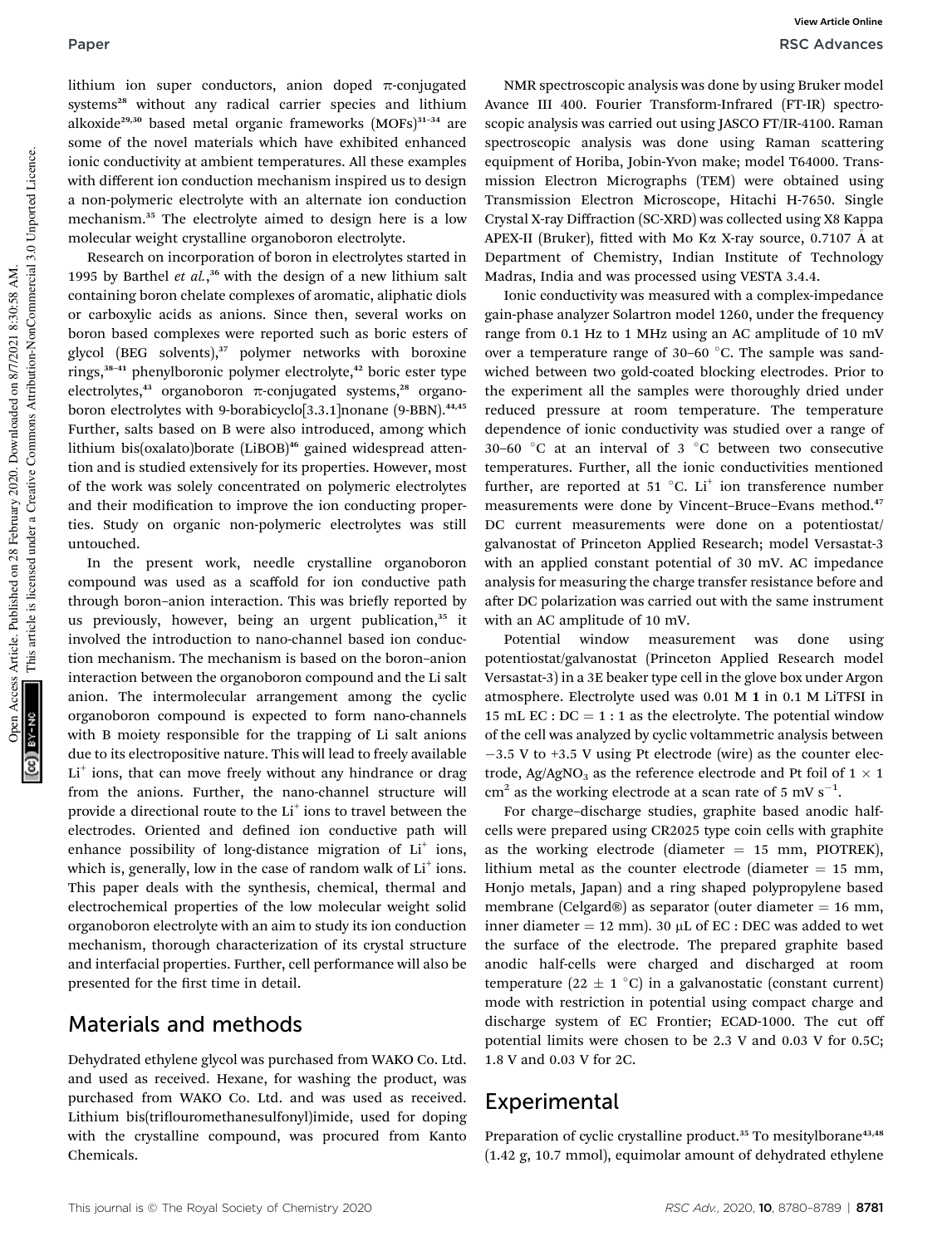glycol (0.598 mL, 10.7 mmol) was added at 0  $\degree$ C and the reaction mixture was kept for stirring at room temperature for 5 hours under  $N_2$  atmosphere (Scheme 1). The resulting mixture was washed with hexane several times and was dried under vacuum for 3 hours to obtain crystalline white powder as the product  $(1.93 \text{ g}, 9.99 \text{ mmol}, 93\%)$ . The final product was recrystallized using hexane to obtain needle shaped crystals. Fig. 1 shows the image of single crystal of 1. The synthesized low molecular weight cyclic organoboron electrolyte, 1 was characterized by  $11$ B-NMR in DMSO- $d_6$  at 400 MHz showing a peak at 31.3 ppm referring to incorporation of boron as a boric ester (Fig. 2a). A single peak in  $^{11}$ B-NMR confirmed the presence of a single pure environment of boron. Further,  ${}^{1}$ H-NMR confirmed the complete structure of 1 (Fig. 2b). The absence of broad peaks and presence of sharp peaks along with appropriate proton integrals were also in accord with the formation of cyclic structure of 1.  $\lceil 1^{11}B\text{-NMR} (128 \text{ MHz}, \text{DMSO-}d_6) \rceil$ : 31.3 ppm;  $\lceil 1^{1}H\text{-}d_6 \rceil$ NMR (400 MHz, DMSO- $d_6$ ): 2.27–2.08 (–CH<sub>3</sub> protons of mesityl group), 4.30  $(-CH<sub>2</sub>-$  groups of ethylene glycol), 6.79–6.72 (phenyl ring protons)].



Fig. 1 Reaction Scheme 1 and (a) single crystal image of 1.

### Results and discussion

TGA was measured under argon atmosphere between 30  $^{\circ}$ C to 300 °C at the rate of 10 °C min<sup>-1</sup>. TGA analysis of the cyclic organoboron electrolyte showed that the compound was thermally stable up to 100  $^{\circ}$ C (Fig. 2c). The FT-IR analysis (Fig. 2d) confirmed the presence of B-O bond and B-C bond which supported the NMR data. The observed FT-IR peaks are as  $follows:4^{49,50}$  (3000-2950  $cm^{-1}$ , aromatic CH stretching conjugated with C=C; 1620–1580  $\rm cm^{-1}$ , aromatic CH<sub>2</sub>=CH<sub>2</sub> stretch; 1450–1300  $\text{cm}^{-1}$ , B–O bond stretching; 1050–950  $\text{cm}^{-1}$ , B–C stretching).

Fig. 3 shows the transmission electron micrographs of the crystalline material 1. A definite geometry and an unresolved lattice fringes like pattern apparently evinces the formation of organic crystals. For electrochemical analysis, 1 was doped with Li salt, lithium bis (triflouromethanesulfonyl)imide, LiTFSI,<sup>51</sup> which changed the physical aspect of 1 from transparent crystal to an opaque powder. Addition of Li salt was carried out by two different methods. In the first case, the conventional method of inserting the salt using a solvent  $(THF)^6$  was employed. In the second case, a rather simple grinding of 1 with LiTFSI was adapted under  $N_2$  atmosphere.

### Ionic conductivity studies

In our previously reported work,<sup>35</sup> the Arrhenius plots of samples prepared by conventional method showed a monotonous increase in ionic conductivity with increase in temperature under relatively low concentrations of lithium salt (Arrhenius behaviour). On the other hand, the samples



Fig. 2 (a)  $^{11}B$ -NMR of 1 in DMSO-d<sub>6</sub>, (b) <sup>1</sup>H-NMR of 1 in DMSO-d<sub>6</sub> (c) TGA profile of 1 (d) IR Spectrum of 1.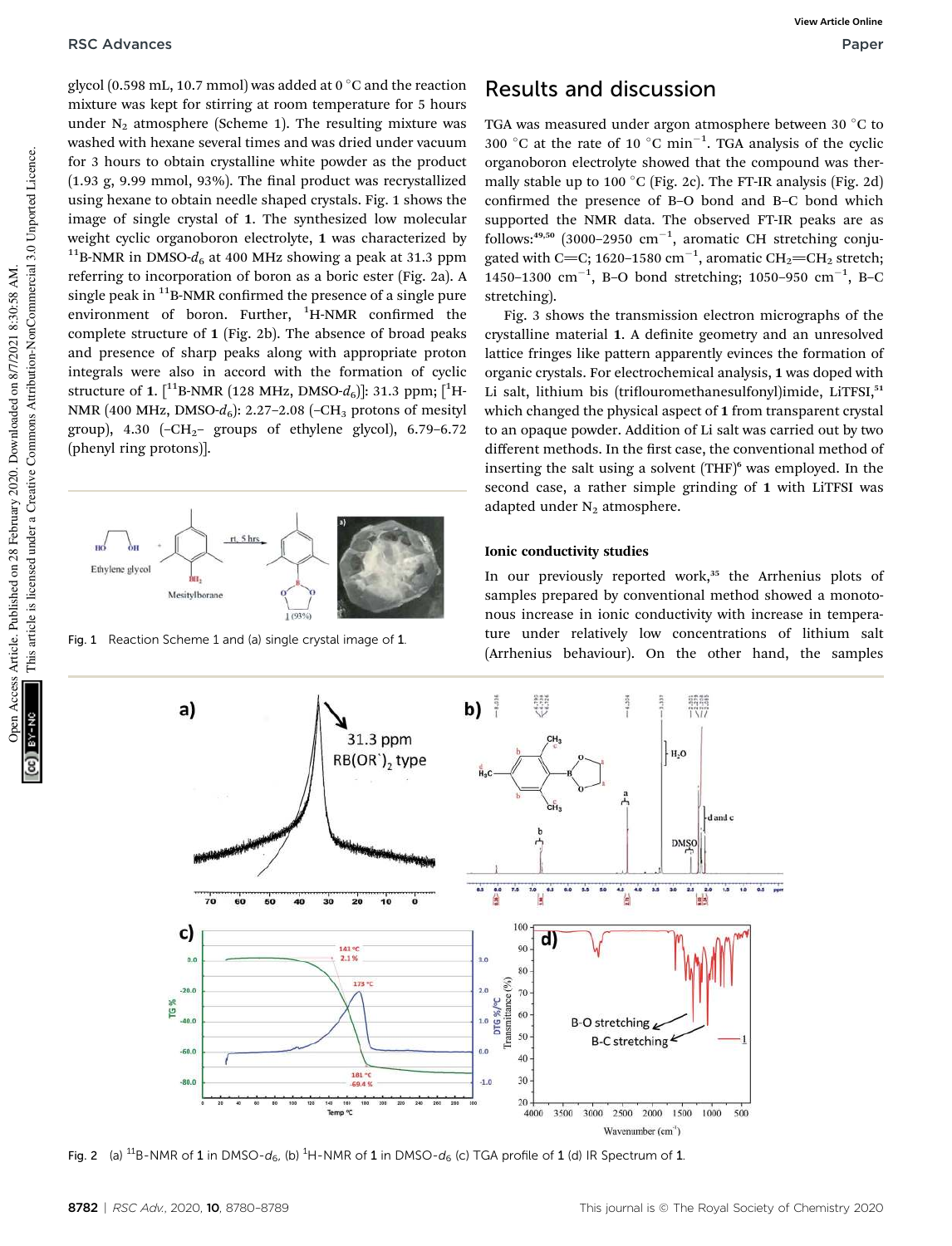

Fig. 3 Transmission electron micrographs of 1

prepared by grinding method obeyed different behaviour exhibiting lower activation energy of ion transport. This implied that different ion conduction mechanisms prevailed in the two samples prepared by the two different methods. In the first case, the maximum ionic conductivity was observed to be 2.7  $\times$  $10^{-4}$  S cm<sup>-1</sup> while the maximum ionic conductivity observed by the facile grinding method reached  $7.1 \times 10^{-4}$  S cm<sup>-1</sup>. The conductivities shown by the samples prepared by grinding method were significantly higher at the optimal concentration of lithium salt  $(1 : LITFSI = 1 : 2)$ . This can be due to the retainment of crystallinity of a Lewis acidic ordered structure by grinding which otherwise might be lost in the case of conventional samples due to solvation. The temperature dependence of ionic conductivity was further studied by Vogel–Fulcher– Tammann (VFT<sup>72-75</sup>) analysis (cited from ref. 35).

VFT plots for the samples prepared by both the methods showed lower values of ionic conductivity at lower concentration of lithium salt which were attributed to the minimal availability of ions for conduction. The lowering of ionic conductivity at higher concentration of salt can be due to an increased activation energy required for ion transportation. That is, excess of LiTFSI led to insufficient ordering through boron–anion interaction. High conductivity seen at an optimal concentration of lithium salt in the sample prepared by grinding can be hypothesized to be due to the formation of nanochannels<sup>15,35,52-54</sup> by an arrangement of anions scaffolded by the undisturbed crystalline nature of the boron compound through boron-anion interaction,<sup>44,55-59</sup> allowing easier and faster transportation of ions by ion hopping mechanism.<sup>10</sup> This becomes evident from the fact that ionic conductivity for a concentration of  $1 :$  LiTFSI = 1 : 2 prepared by conventional method shows a very low value as compared to the sample prepared by grinding of same composition. This can be due to the absence of any such nanochannel formation in the conventional method (cited from ref. 35).

A closer look at the VFT parameters of 3 samples prepared by grinding method, showed very low activation energy of ion transport (B). This led to markedly higher ionic conductivity. On the other hand, the samples prepared by conventional method showed relatively high activation energy and low ionic conductivity under the same composition. As a specific instance, comparison between grinding and conventional method for a composition of  $1:$  LiTFSI = 1 : 1 should be noted. Although the carrier ion number in the sample prepared by

grinding is only 1.72, its ionic conductivity is 3.5 times higher than that of the sample prepared by conventional method of same composition in which carrier ion number was 59.2. Hence, in the case of grinded samples, low activation energy of ion transport resulted into high ionic conductivity. This evinces our hypothesis of formation of special channelized pathways resulting into low activation energy allowing facile transportation of Li<sup>+</sup> ions (cited from ref. 35).

#### X-ray diffraction analysis

XRD analysis was done for the sample with highest ionic conductivity  $(1 : \text{LiTFSI} = 1 : 2$ , prepared by grinding method). The data obtained is shown in Fig. 4. This data was compared with the pure crystalline sample, 1 and with the sample prepared by conventional method in same molar ratio. XRD patterns obtained for the three samples gave a clear idea about the crystalline structure of 1. In the case of conventional sample that involves the use of THF, the crystallinity of the sample was lost. Pure sample 1 and the sample prepared by grinding method showed similar peaks at the same  $2\theta$  values. The high ionic conductivity of the grinded sample  $1:$  LiTFSI =  $1:2$ (grinding) can be associated with this intactness of the 100% peak and similarity in other peaks can be attributed to the retainment of crystallinity leading to formation of channels for ion conduction. However, in the case of solvent treated sample, the 100% peak shifted to  $2\theta$  14.8 indicating the change in structure.

SC-XRD analysis of the crystalline material also supports the nano-channel formation for the ion conduction mechanism. Fig. 5 shows the lattice structure of the crystalline material having carbon, oxygen and boron arranged in a zigzag channel manner. The structure of molecule  $C_9BO_2C_2$  (1) was analysed to be orthorhombic system with space group *Cmc*2 (non-centrosymmetric) with the cell parameters  $a = 29.865$  (2)  $\tilde{A}, b = 10.2827 (4) \tilde{A}$  and  $c = 10.8622 (7) \tilde{A}$ . Here, in this pattern the total number of constituent atoms present do not correspond to the actual formula unit structure. This can be very likely due to the boron carbon (B–C) single bond rotation



Fig. 4 XRD pattern of 1 and sample of 1 doped with Li salt by two methods in 1 : 2 molar ratio.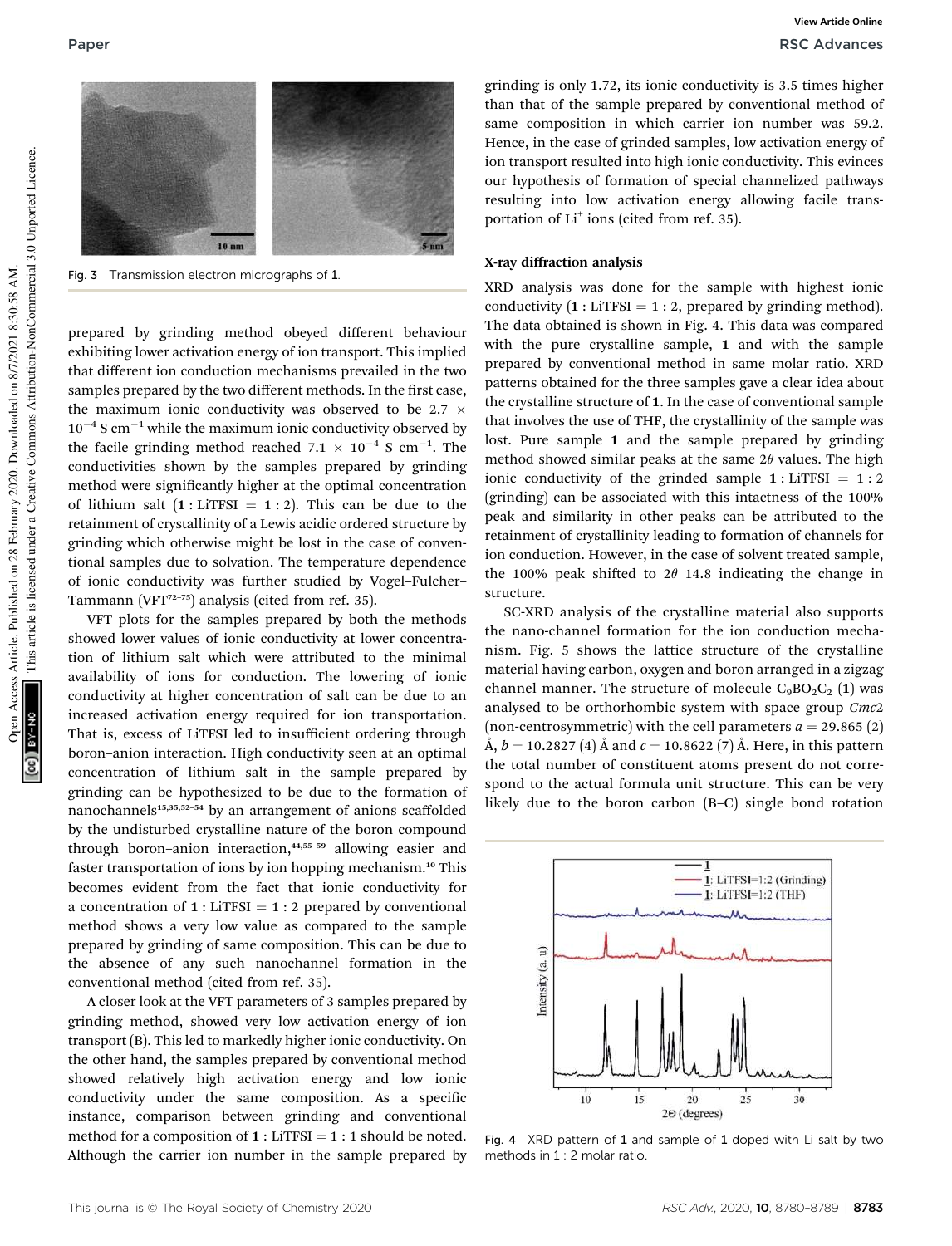



Fig. 5 (a)  $C_9BO_2C_2$  molecule (b) (010) projection of the  $C_9BO_2C_2$  (1) structure. For a better understanding of the real size of the nanochannels (nc), the atoms are represented with their thermal anisotropic ellipsoids. (c) 3D view of the C<sub>9</sub>BO<sub>2</sub>C<sub>2</sub> (1) structure showing the nanochannels (nc) running along the b parameter.

which is free to rotate. Within the temperature range of ionic conductivity measurement, the rotation is expected to be very fast. If the rotation is very fast, in that case, the atoms appear at different position in space according to the rotational conformation, instead of one unit and hence, determination of electron density becomes somewhat difficult. Despite the fact, it is still possible to see the formation of nano-channels responsible for the ion conduction. The dimensions of the cuboidal box are estimated to be 10.86  $\AA$  (*X* and *Y*) and 29.8  $\AA$ (*Z*).

From this, channel width is estimated to be  $5.428$  (5) Å. Since, ionic radius of Li<sup>+</sup> is 90 pm (0.9 Å), it is very easy for the Li ions to migrate and transfer through the channel promoting ion conduction. Also, even if solvation of Li<sup>+</sup> occurs due to the presence of EC as a wetting additive and the TFSI anions as well, the ionic radius for the ion would change to  $\sim$ 2.1 Å,<sup>60</sup> which is still 2.5 times smaller than the nanochannel width. Hence, nano-channel formation is expected to not hinder the efficient and directional movement of Li ions between the electrodes thereby, increasing the ionic conductivity by providing defined ion conductive pathway enabling long distance migration under higher probability than random walk fashion.

#### Li ion transference number

The cell employed for measuring the lithium ion transference number was a symmetrical cell consisting of a Li/electrolyte/Li configuration. The transference number was measured for the sample for the molar ratio  $1 :$  LiTFSI = 2:1 under argon atmosphere. For an all solid state electrolyte of this type, the Li ion transference number was found out to be 0.28. The transference number was also measured using the crystalline sample as a co-electrolyte to study the anion-trapping effect of boron (Fig. 6). In this analysis, following the similar procedure for transference number measurement, 1 was added in various molar ratio from 0.25 to 1.25 moles to 15 mL solution of 1.0 M LITFSI in  $EC : DEC = 1 : 1 (v/v)$  where 1.0 M LITFSI in  $EC : DEC$  $= 1 : 1$  (v/v) acted as the electrolyte and 1 in various molar ratio from 0.25 to 1.25 moles acted as the co-electrolyte. Interestingly, as the amount of boron increased in the electrolytic solution, the transference number increased to a maximum value of 0.92. However, after reaching the saturation, the electrolyte behaved similar to a solid state electrolyte and the Li<sup>+</sup> ion transference number decreased to a similar value (0.22) like the solid state electrolyte mentioned earlier (0.28).

The Li ion transference number is the fraction of the total ionic conductivity because of the Li ions. As a mean to increase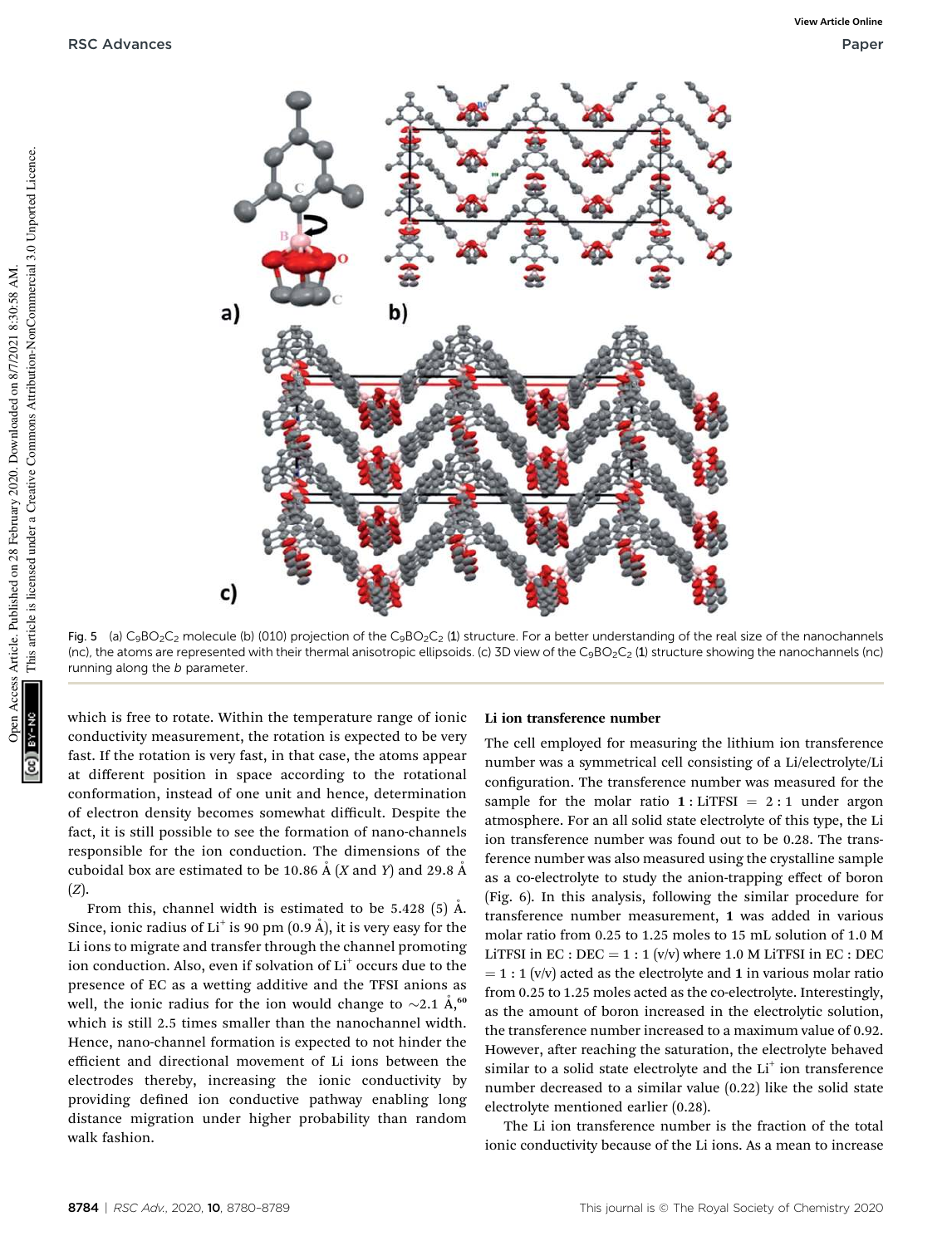

Fig. 6 DC Polarization data for the sample  $1$ : LiTFSI = 2 : 1 (inset: Li transference number of 1 as co-electrolyte with 1.0 M LiTFSI in  $EC : DEC = 1 : 1.$ 

the Li ion transference number, alternative methods such as ceramic based single ion conductors,<sup>76,77</sup> dry polymer electrolytes (that involves addition of a small-molecule salt to a polymer),<sup>78</sup> additives containing polymer electrolytes membranes<sup>79</sup> and liquid electrolytes with polymeric anions have been studied extensively.<sup>80</sup> These studies showed that in the case of dry polymer electrolytes usually the  $t_{\text{Li}^+}$  is between 0.3-0.4 due to the strong solvation of the lithium relative to the bulky anion by the polymer backbone.<sup>78</sup> Also, use of strong Lewis acid polymers<sup>81</sup> were suggested to enhance the solvation of anion as a method to increase  $t_{\text{Li}^+}$ . A few research reported affixing anions to the polymer backbone making them immobile as the most common approach to increase the  $t_{\rm Li^*}$ .<sup>82</sup> The similar approach of immobilizing the anions using the Lewis acidic boron,<sup>83,84</sup> allowing boron–anion interaction was used here in the current research.

In the case of polymer electrolytes, with the increase in the additive content, the  $t_{\text{Li}^+}$  is reported to first increase and then decrease. This behaviour is attributed to the enhanced degree of Lewis acid–base interaction between the polymer and the additives.<sup>85</sup> Further, Appetecchi *et al.* reported that because of the unique interaction of polymers such as poly (acrylonitrile), poly (methyl methacrylate) in EC and propylene carbonate (PC) with anion in LiTFSI,  $t_{Li^+}$  as high as 0.8 can be achieved.<sup>86</sup> A single ion conducting poly(arylene ether) based electrolyte was reported to show a  $t_{\text{Li}^+}$  of 0.93 due to facilitated electrostatic interaction between oxygen atoms and lithium ions.<sup>87</sup>

The literature review provides an insight towards the obtained trend in the  $t_{Li^+}$  when organoboron compound is added as a co-electrolyte. With lower concentration of organoboron compound, the immobilization of TFSI anions by the vacant porbital of boron is less effective. Also, the ion conduction would occur due to solvation of both Li<sup>+</sup> and TFSI<sup>-</sup> ions, resulting in low  $t_{\text{Li}^+}$ . With an increase in the boron amount, enhanced anion trapping due to boron–anion interaction would result in availability of only Li<sup>+</sup> ions to contribute to the total transference

number. Hence, owing to the selective cation conduction, the Li<sup>+</sup> ion transference number increased to a value of 0.92 in the 1/LiTFSI range of 0 to 1.0. However, the trapping of the anion at high concentration (1.25 moles of 1 as co-electrolyte) was not as effective as in lower concentrations thereby resulting in a  $t_{\text{Li}+}$ value of 0.22, as it behaved similar to the solid electrolyte after reaching saturation (Fig. 6 inset).

### Electrochemical stability

Potential window measurement was done using 0.01 M 1 in 0.1 M LITFSI in 15 mL EC :  $DC = 1$  : 1 as the electrolyte by cyclic voltammetric analysis between  $-3.5$  V to  $+3.5$  V. From  $-3.3$  V to +2.5 V there occurred no electrochemical reaction. The potential window of the sample was found to be 5.3 V (Fig. 7).

#### Charge–discharge studies

For charge–discharge analysis of sample 1, powdered electrolyte prepared by the grinding method in molar ratio 1: LiTFSI =  $2:1$ (sample with highest ionic conductivity) was chosen. The choice of electrolyte was done on the basis of the observed ionic conductivity at 51 $^{\circ}$ C. Along with the electrolyte used, optimum amount of EC : DEC =  $1:1(30 \mu L)$  was added to wet the surface of the electrode while fabricating the cell in order to ensure a steady SEI<sup>3,4</sup> formation. After assembling, they were kept for stabilization. The prepared anodic coin half-cells were charged and discharged at 0.5C (0.154 mA) and 2C (0.616 mA). The interfacial characteristics were monitored by measuring the charge-transfer resistance before and after charge-discharge analysis *via* EIS technique.<sup>61,62</sup>

The anodic half-cell fabricated using graphite and Li metal as anode and cathode, respectively and electrolyte 1 is termed as cell 1. Cell 1 was fabricated using electrolyte 1 and its charge discharge was first carried out at a lower current rate *i.e.*, 0.5C  $(0.154 \text{ mA})$  and was increased to  $2C(0.616 \text{ mA})$  after 10 cycles. The result of charge discharge at 0.5C for 10 cycles is shown in Fig. 8a and following cycles at 2C is shown in Fig. 8b. The cell



Fig. 7 Cyclic Voltammogram for the sample 1 in 0.1 M LiTFSI in 15 mL EC : DEC =  $1:1$  vs. Ag/AgNO<sub>3</sub>.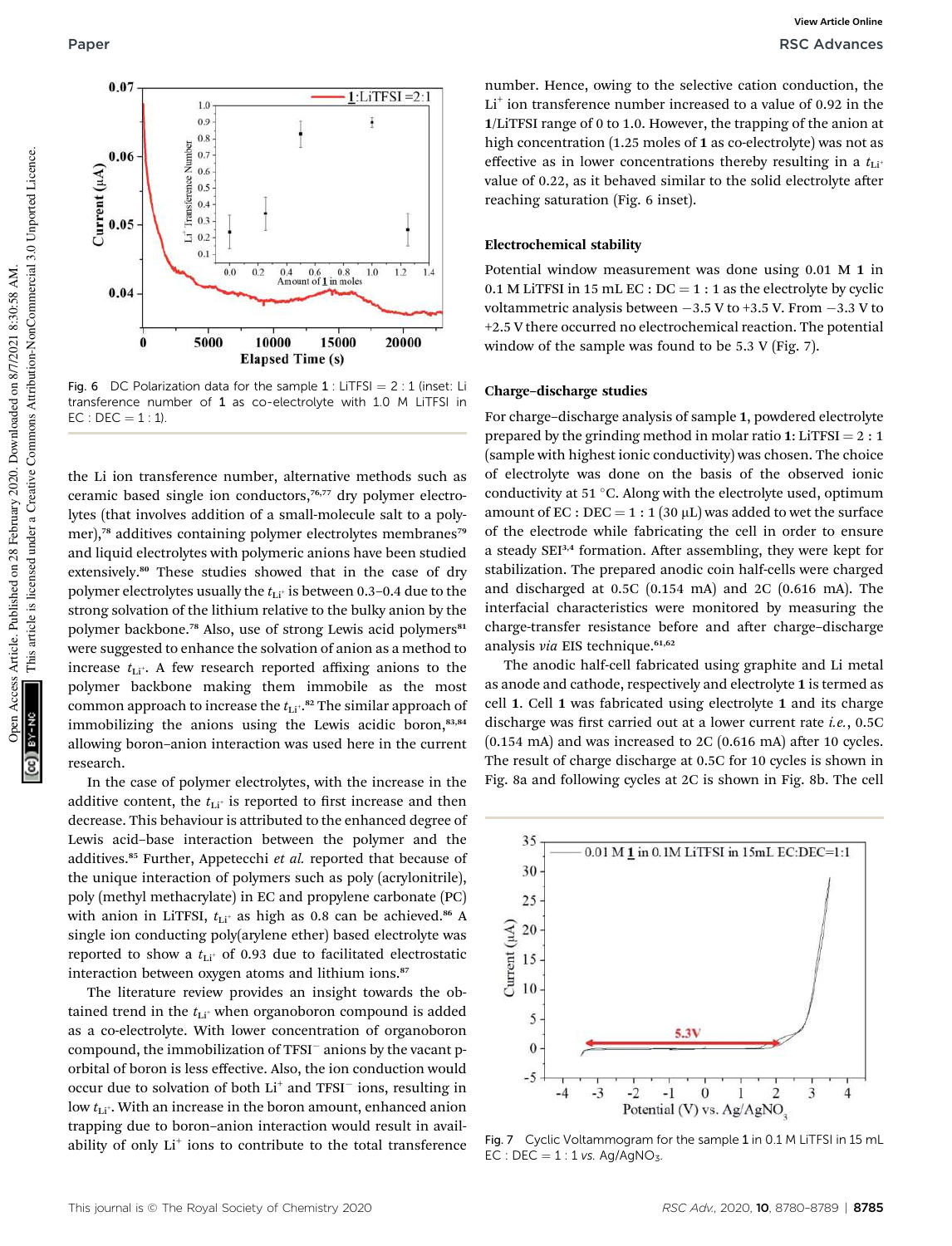

Fig. 8 Charge discharge profiles of 1: LiTFSI = 1 : 2 with 30  $\mu$ L of EC : DEC = 1 : 1 at (a) 0.5C (b) 2C. Inset shows the coulombic efficiency profile of anodic half-cells at corresponding current rates. (c) Impedance analysis before and after charge–discharge with the equivalent circuit, EqC1, used for fitting the charge–discharge data for cell 1, (d) zoom in version of (c).

was able to deliver a charge–discharge capacity of 120– 150 mA h  $g^{-1}$  during 15 cycles at 2C, however a reduction in the capacity was observed after  $10^{th}$  cycle. The capacity decreased to 110 mA h  $g^{-1}$  till 10<sup>th</sup> cycle.

As it can be clearly observed, the cell was able to charge up to  $\sim$ 250 mA h g<sup>-1</sup> and discharge completely. A plateau observed at  $0.2$  V while charging marked the intercalation of the  $Li<sup>+</sup>$  ions into graphite. The charge-discharge profiles showed only a slight decrease in the capacity from  $1<sup>st</sup>$  to  $10<sup>th</sup>$  cycle. This can be attributed to the formation of the stable SEI during cycling which prevented the drastic decrease in the capacity after 10 cycles. A similar kind of plateau was observed in the discharging profiles as well. Coulombic efficiency of the cell was observed to be  $\sim$ 100% for all the cycles.

#### Interfacial characteristics

Impedance analysis before charge–discharge of cell 1 was done to determine the interfacial resistance (Fig. 8c and d) and was evaluated by using an equivalent circuit, EqC1, provided in the

inset in Fig. 8c. In general, the anodic SEI layer is formed by the consumption of Li ions, salts and solvents during charge– discharge cycles, mainly in the first cycle and gradually in the frequent number of cycles.<sup>2</sup> A conductive SEI layer provides high lithium selectivity and permeability with tolerance to expansion and contraction stresses.<sup>63</sup> Table 1 shows the values of all the resistances present in the system evaluated by the equivalent circuit, EqC1. The equivalent circuit consists of three resistances. The high frequency resistance *R*<sup>s</sup> , refers to the solution resistance, followed by  $R_2$  which is designated to the migration of Li ion to the surface. The low frequency tail refers to the combination of charge transfer resistance  $(R_{\text{ct}})$  + resistance of the SEI layer  $(R_{\text{SFI}})$ .<sup>64</sup>

A review of literature shows that a variety of Nyquist plots are reported for all-solid state batteries depending on the operating conditions such as electrodes used, electrolyte materials, temperature of operation *etc.* Depending on the electrode structure and cell configuration, different spectra were fitted by different equivalent circuits. Zhang *et al.* reported potential dependent interfacial processes on a composite cathode for an

| Values of solution and interfacial resistance obtained for cell 1<br>Table 1 |                      |                        |                                           |
|------------------------------------------------------------------------------|----------------------|------------------------|-------------------------------------------|
| Imp. data                                                                    | Solution resistance, | Li migration through   | Interfacial resistance.                   |
|                                                                              | $R_s/R_1(\Omega)$    | surface, $R_2(\Omega)$ | $R_{\rm ct}$ + $R_{\rm SEI}$ ( $\Omega$ ) |
| Impedance before                                                             | 5.193                | 18.34                  | 237.2                                     |
| Impedance after 10 cycles                                                    | 3.567                | 630.5                  | 26.09                                     |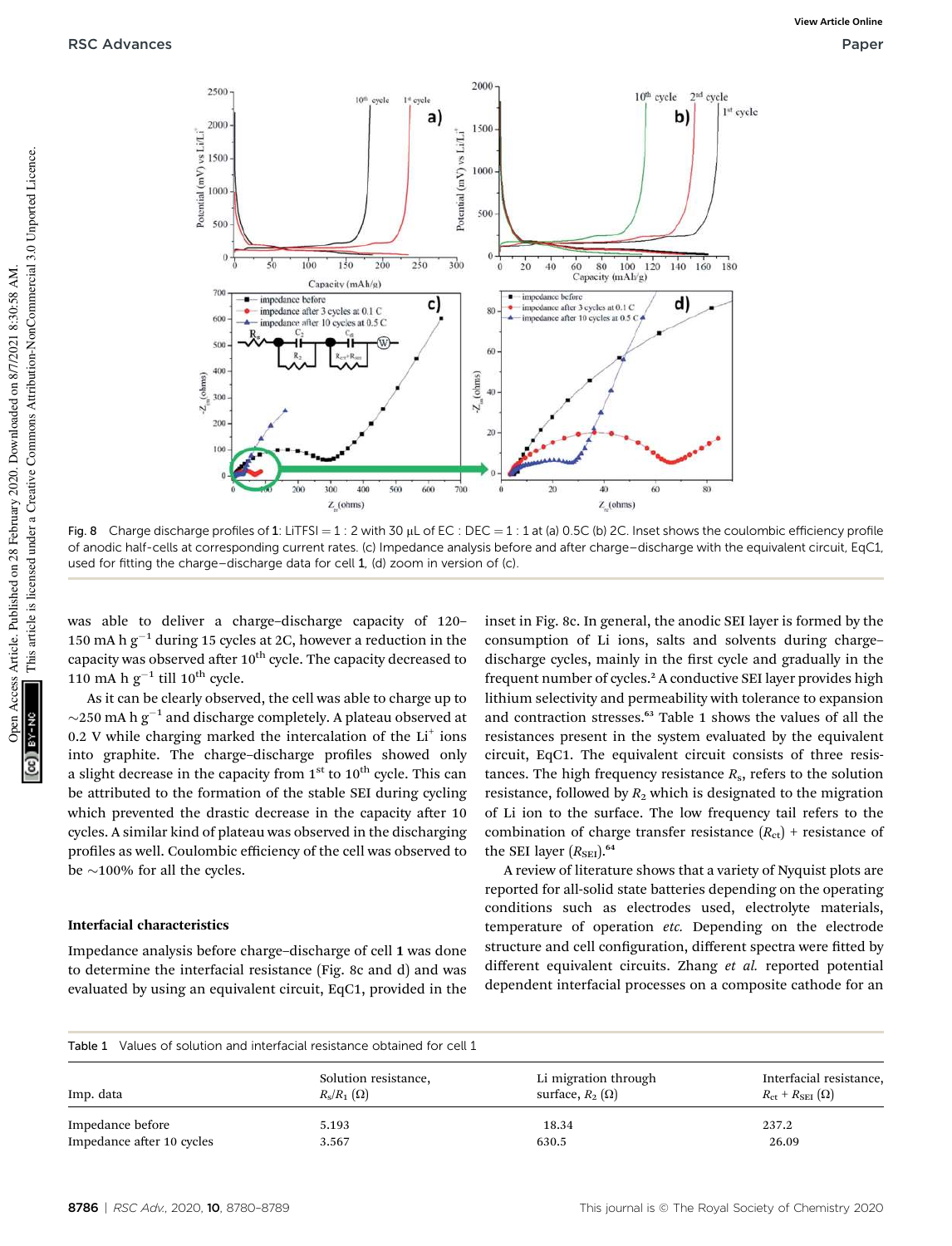all-solid state Li battery. They reported two semicircles located in the mid frequency region (from 1 kHz to 100 Hz) and lowfrequency region  $(\sim 1$  Hz) assigned to resistance of the solid electrolyte and the interface between the negative electrode and the solid electrolyte.<sup>65</sup> Shin *et al.* reported a LiTFSI based electrolyte for an all solid Li–S battery and reported a combination of bulk solution resistance, a small grain boundary resistance, interfacial resistance denoted by  $R_{ss}$  corresponding to solid– solid interfaces at cathode and anode and a solid–liquid interfacial resistance.<sup>66</sup> Further, Braun *et al.* reported the physical cell modelling for ceramic based all solid-state cells based on the Newman's approach<sup>67</sup> in which impedance behaviour of a fully charged  $LiCoO_2-Li_{10}GeP_2S_{12}/Li_{10}GeP_2S_{12}/Li_4Ti_5O_{12}-Li_{10}$  $GeP<sub>2</sub>S<sub>12</sub>$  cell was calculated. The obtained Nyquist diagram was defined into three segments: high frequency intersection referring to the total ohmic resistance, the middle frequency part (1 MHz to 1 Hz) referring to total charge-transfer resistance due to active material/electrolyte interfaces and a low frequency tail (<1 Hz) corresponding to the solid-state diffusion of Li ion in active materials.<sup>68</sup>

For the current organoboron electrolyte, the charge transfer resistance,  $R_{\text{ct}}$ , was obtained as 237.2  $\Omega$  before the chargedischarge was started. However, after 10 cycles, interfacial resistance for the cell reduced to 26.09  $\Omega$  indicating the formation of a conducting interface, termed as the solid electrolyte interface (SEI)66,69,70 and occurrence of an effective charge-transfer process due to the formation of a stable and highly conductive SEI layer. A reduction in  $R_{\text{ct}}$  with number of cycles along with no reduction in capacity evinces the formation of a stable SEI.64,71 Formation of such an SEI layer is advantageous in improving the performance of the cell.

### **Conclusions**

In this work, the detailed synthesis and electrochemical properties of a low molecular weight cyclic organoboron crystalline electrolyte synthesized using ethylene glycol and mesityl borane was discussed. The electrolyte was obtained as needle shaped crystal in high yields. The crystalline nature of the electrolyte has an important characteristic feature and showed interesting effect on the ionic conductivity after externally doping with the lithium salt *via* two different methods namely conventional method and grinding method. The electrochemical analysis of the sample obtained by grinding method exhibited high ionic conductivity of 7.1  $\times$  10<sup>-4</sup> S cm<sup>-1</sup> at an optimized concentration of lithium salt  $(1 : LITSI = 1 : 2)$ . The presence of crystallinity in Lewis acidic 1 can be considered as an important factor behind the high ionic conductivity of the electrolyte prepared by grinding due to more regulated ion conduction path in the matrices. The electrolyte was also tested for their charge-discharge characteristics and its interfacial characteristics by studying impedance before and after charge-discharge when the cell was completely discharged for Li ion secondary batteries. The crystalline sample, 1 when mixed with LiTFSI in a molar ratio of 1 : 2 by grinding method showed an impressive charge–discharge behaviour with a charging capacity in the range of 150-200 mA h  $g^{-1}$  and was studied with different

current rates. A stable and a conductive interface was formed and as a result the interfacial resistance decreased to a lower value of 26.09  $\Omega$  from 237.2  $\Omega$  after 10 cycles of chargedischarge. All the above results confirm a real-time application of such an all solid state organoboron based low molecular weight electrolyte in lithium ion batteries.

### Conflicts of interest

There are no conflicts to declare.

### References

- 1 D. Aurbach, Y. Talyosef, B. Markovsky, E. Markevich, E. Zinigrad, L. Asraf, J. S. Gnanaraj and H. J. Kim, *Electrochim. Acta*, 2004, 50, 247–254.
- 2 A. M. Andersson and K. Edström, *J. Electrochem. Soc.*, 2001, 148, A1100–A1109.
- 3 V. A. Agubra and J. W. Fergus, *J. Power Sources*, 2014, 268, 153–162.
- 4 P. Verma, P. Maire and P. Nov´ak, *Electrochim. Acta*, 2010, 55, 6332–6341.
- 5 A. Wang, S. Kadam, H. Li, S. Shi and Y. Qi, *npj Comput. Mater.*, 2018, 4, 1–26.
- 6 A. M. Stephan, K. S. Nahm, M. Anbu Kulandainathan, G. Ravi and J. Wilson, *Eur. Polym. J.*, 2006, 42, 1728–1734.
- 7 M. Wakihara, Y. Kadoma, N. Kumagai, H. Mita, R. Araki, K. Ozawa and Y. Ozawa, *J. Solid State Electrochem.*, 2012, 16, 847–855.
- 8 Y. S. Kim, Y. G. Cho, D. Odkhuu, N. Park and H. K. Song, *Sci. Rep.*, 2013, 3, 1917.
- 9 W. H. Meyer, *Adv. Mater.*, 1998, 10, 439.
- 10 M. Park, X. Zhang, M. Chung, G. B. Less and A. M. Sastry, *J. Power Sources*, 2010, 195, 7904–7929.
- 11 A. M. Stephan, *Eur. Polym. J.*, 2006, 42, 21–42.
- 12 N. Kamaya, K. Homma, Y. Yamakawa, M. Hirayama, R. Kanno, M. Yonemura, T. Kamiyama, Y. Kato, S. Hama, K. Kawamoto and A. Mitsui, *Nat. Mater.*, 2011, 10, 682–686.
- 13 Q. Li, E. Wood and H. Ardebili, *Appl. Phys. Lett.*, 2013, 102(1– 5), 243903.
- 14 G. Mao, R. F. Perea, W. S. Howells, D. L. Price and M. L. Saboungi, *Nature*, 2000, 405, 163–165.
- 15 Z. Gadjourova, Y. G. Andreev, D. P. Tunstall and P. G. Bruce, *Nature*, 2001, 412, 520–523.
- 16 A. M. Christie, S. J. Lilley, E. Staunton, Y. G. Andreev and P. G. Bruce, *Nature*, 2005, 433, 50–53.
- 17 W. A. Henderson, D. M. Seo, Q. Zhou, P. D. Boyle, J. H. Shin, H. C. De Long, P. C. Trulove and S. Passerini, *Adv. Energy Mater.*, 2012, 2, 1343–1350.
- 18 L. Ram˜on-Gimenez, R. Storz, J. Haberl, H. Finkelmann and A. Hoffmann, *Macromol. Rapid Commun.*, 2012, 33, 386–391.
- 19 A. Sato, T. Okumura, S. Nishimura, H. Yamamoto and N. Ueyama, *J. Power Sources*, 2005, 146, 423–426.
- 20 T. Yong, J. Wang, Y. Mai, X. Zhao, H. Luo and L. Zhang, *J. Power Sources*, 2014, 254, 29–32.
- 21 M. Ranger and M. Leclerc, *Macromolecules*, 1999, 32, 3306– 3313.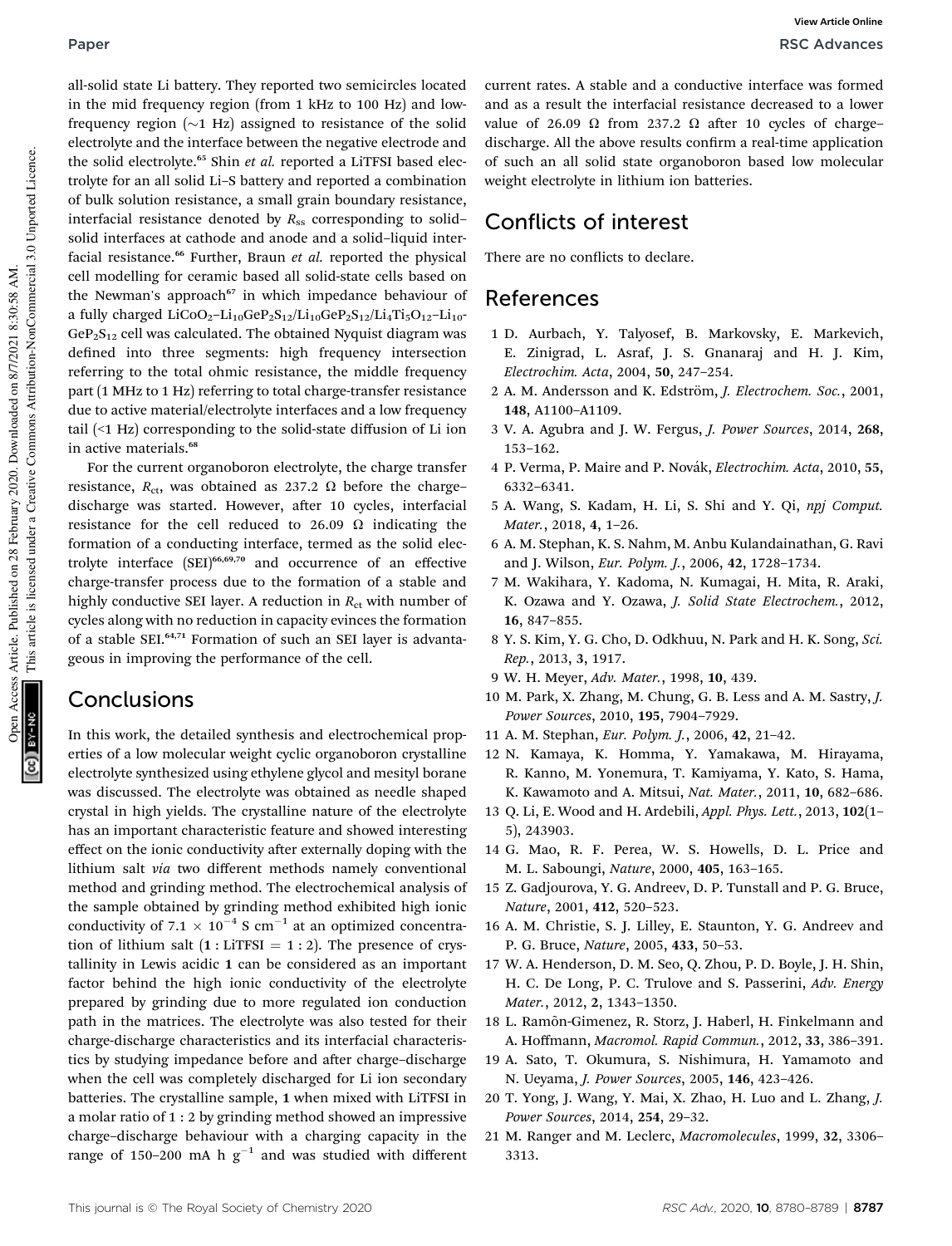- This article is licensed under a Creative Commons Attribution-NonCommercial 3.0 Unported Licence. This article is licensed under a Creative Commons Attribution-NonCommercial 3.0 Unported Licence. Open Access Article. Published on 28 February 2020. Downloaded on 8/7/2021 8:30:58 AM. Article. Published on 28 February 2020. Downloaded on 8/7/2021 8:30:58 AM. Access en
- 22 K. Hoshino, M. Yoshio, T. Mukai, K. Kishimoto, H. Ohno and T. Kato, *J. Polym. Sci., Part A: Polym. Chem.*, 2003, 41, 3486–3492.
- 23 C. T. Imrie, M. D. Ingram and G. S. McHattie, *J. Phys. Chem. B*, 1999, 11, 832–834.
- 24 T. Kato, Y. Kubota and T. Uryu, *Polym. Bull.*, 1997, 38, 551– 554.
- 25 Y. Kubota, M. Takata, T. C. Kobayashi and S. Kitagawa, *Coord. Chem. Rev.*, 2007, 251, 2510–2521.
- 26 S. Kitagawa and R. Matsuda, *Coord. Chem. Rev.*, 2007, 251, 2490–2509.
- 27 M. J. G. Jak, F. G. B. Ooms, E. M. Kelder, W. J. Legerstee, J. Schoonman and A. Weisenburger, *J. Power Sources*, 1999, 80, 83–89.
- 28 N. Matsumi, M. Nakashiba and H. Ohno, *Polym. Bull.*, 2003, 50, 259–264.
- 29 R. Ameloot, M. Aubrey, B. M. Wiers, A. P. Gõmora-Figueroa, S. N. Patel, N. P. Balsara and J. R. Long, *Chem. - Eur. J.*, 2013, 19, 5533–5536.
- 30 B. M. Wiers, M. L. Foo, N. P. Balsara and J. R. Long, *J. Am. Chem. Soc.*, 2011, 133, 14522–14525.
- 31 J. Shin, M. Kim, J. Cirera, S. Chen, G. J. Halder, T. A. Yersak, F. Paesani, S. M. Cohen and Y. S. Meng, *J. Mater. Chem. A*, 2015, 3, 4738–4744.
- 32 H. C. Zhou, J. R. Long and O. M. Yaghi, *Chem. Rev.*, 2012, 112, 673–674.
- 33 J. L. C. Rowsell and O. M. Yaghi, *Microporous Mesoporous Mater.*, 2005, 44, 4670–4679.
- 34 C. Combelles, M. Ben Yahia, L. Pedesseau and M. L. Doublet, *J. Phys. Chem. C*, 2010, 114, 9518–9527.
- 35 P. Joshi, R. Vedarajan and N. Matsumi, *Chem. Commun.*, 2015, 51, 15035–15038.
- 36 J. Barthel, M. Wühr, R. Buestrich and H. J. Gores, *J. Electrochem. Soc.*, 1995, 142, 2527–2531.
- 37 S. S. Zhang and C. A. Angell, *J. Electrochem. Soc.*, 1996, 143, 4047–4053.
- 38 M. A. Mehta and T. Fujinami, *Chem. Lett.*, 1997, 26, 915–916.
- 39 M. A. Mehta and T. Fujinami, *Solid State Ionics*, 1998, 113– 115, 187–192.
- 40 M. A. Mehta, T. Fujinami and T. Inoue, *J. Power Sources*, 1999, 81–82, 724–728.
- 41 M. A. Mehta, T. Fujinami, S. Inoue, K. Matsushita, T. Miwa and T. Inoue, *Electrochim. Acta*, 2000, 45, 1175–1180.
- 42 X. Sun and C. Austen Angell, *Electrochim. Acta*, 2001, 46, 1467–1473.
- 43 N. Matsumi, K. Sugai and H. Ohno, *Macromolecules*, 2002, 35, 5731–5733.
- 44 T. Mizumo, K. Sakamoto, N. Matsumi and H. Ohno, *Electrochim. Acta*, 2005, 50, 3928–3933.
- 45 T. Mizumo, K. Sakamoto, N. Matsumi and H. Ohno, *Chem. Lett.*, 2004, 33, 396–397.
- 46 K. Xu, S. S. Zhang, U. Lee, J. L. Allen and T. R. Jow, *J. Power Sources*, 2005, 146, 79–85.
- 47 J. Evans, C. A. Vincent and P. G. Bruce, *Polymer*, 1987, 28(13), 2324–2328.
- 48 N. Matsumi and Y. Chujo, *Polym. Bull.*, 1997, 38, 531–536.
- 49 D. Lin-Vien, N. B. Colthup, W. G. Fateley and J. G. Grasselli, *The Handbook of Infrared and Raman Characteristic Frequencies of Organic Molecules*, Elsevier, 1991.
- 50 P. R. Griffiths, *Vib. Spectrosc.*, 1992, 4, 121.
- 51 V. Aravindan, J. Gnanaraj, S. Madhavi and H. K. Liu, *Chem. Eur. J.*, 2011, 17, 14326–14346.
- 52 S. Vorrey and D. Teeters, *Electrochim. Acta*, 2003, 48, 2137– 2141.
- 53 T. Nakamura, T. Akutagawa, K. Honda, A. E. Underhill, A. T. Coomber and R. H. Friend, *Nature*, 1998, 394, 159–162.
- 54 S. B. R. S. Adnan and N. S. Mohamed, *Int. J. Electrochem. Sci.*, 2012, 7, 9844–9858.
- 55 N. Matsumi, K. Sugai, K. Sakamoto, T. Mizumo and H. Ohno, *Macromolecules*, 2005, 38, 4951–4954.
- 56 N. Matsumi, M. Nakashiba, T. Mizumo and H. Ohno, *Macromolecules*, 2005, 38, 2040–2042.
- 57 N. Matsumi, K. Sugai and H. Ohno, *Macromolecules*, 2002, 35, 5731–5733.
- 58 N. Matsumi, K. Sugai, M. Miyake and H. Ohno, *Macromolecules*, 2006, 39, 6924–6927.
- 59 D. Shanmukaraj, S. Grugeon, G. Gachot, S. Lauelle, D. Mathlron, J. M. Tarascon and M. Armand, *J. Am. Chem. Soc.*, 2010, 132(9), 3055–3062.
- 60 Q. Li, S. Tan, L. Li, Y. Lu and Y. He, *Sci. Adv.*, 2017, 3(7), e1701246.
- 61 J. Jiang, Z. Lin, Q. Ju, Z. Ma, C. Zheng and Z. Wang, *Energy Procedia*, 2017, 105, 844–849.
- 62 U. Westerhoff, T. Kroker, K. Kurbach and M. Kurrat, *J. Electrochem. Energy Convers. Storage*, 2016, 8, 244–256.
- 63 S. J. An, J. Li, C. Daniel, D. Mohanty, S. Nagpure and D. L. Wood, *Carbon*, 2016, 105, 52–76.
- 64 D. Aurbach, B. Markovsky, I. Weissman, E. Levi and Y. Ein-Eli, *Electrochim. Acta*, 1999, 45, 67–86.
- 65 W. Zhang, D. A. Weber, H. Weigand, T. Arlt, I. Manke, D. Schröder, R. Koerver, T. Leichtweiss, P. Hartmann, W. G. Zeier and J. Janek, *ACS Appl. Mater. Interfaces*, 2017, 9, 17835–17845.
- 66 M. Shin and A. A. Gewirth, *Adv. Energy Mater.*, 2019, 9, 1900938.
- 67 J. Newman and W. Tiedemann, *AIChE J.*, 1975, 21, 25–41.
- 68 P. Braun, C. Uhlmann, M. Weiss, A. Weber and E. Ivers-Tiff´ee, *J. Power Sources*, 2018, 393, 119–127.
- 69 W. C. West, Z. D. Hood, S. P. Adhikari, C. Liang, A. Lachgar, M. Motoyama and Y. Iriyama, *J. Power Sources*, 2016, 312, 116–122.
- 70 P. Joshi, K. Iwai, S. G. Patnaik, R. Vedarajan and N. Matsumi, *J. Electrochem. Soc.*, 2018, 165, A493–A500.
- 71 G. Bieker, M. Winter and P. Bieker, *Phys. Chem. Chem. Phys.*, 2015, 17, 8670–8679.
- 72 J. Rault, *J. Non-Cryst. Solids*, 2000, 271, 177–217.
- 73 H. Vogel, *Phys. Z.*, 1921, 22, 645–646.
- 74 G. S. Fulcher, *J. Am. Ceram. Soc.*, 1925, 8, 339.
- 75 G. Tammann and W. Hesse, *Z. Anorg. Allg. Chem.*, 1926, 4, 156.
- 76 H. Aono, E. Sugimoto, Y. Sadaoka, N. Imanaka and G. Adachi, *J. Electrochem. Soc.*, 1989, 136(2), 590.